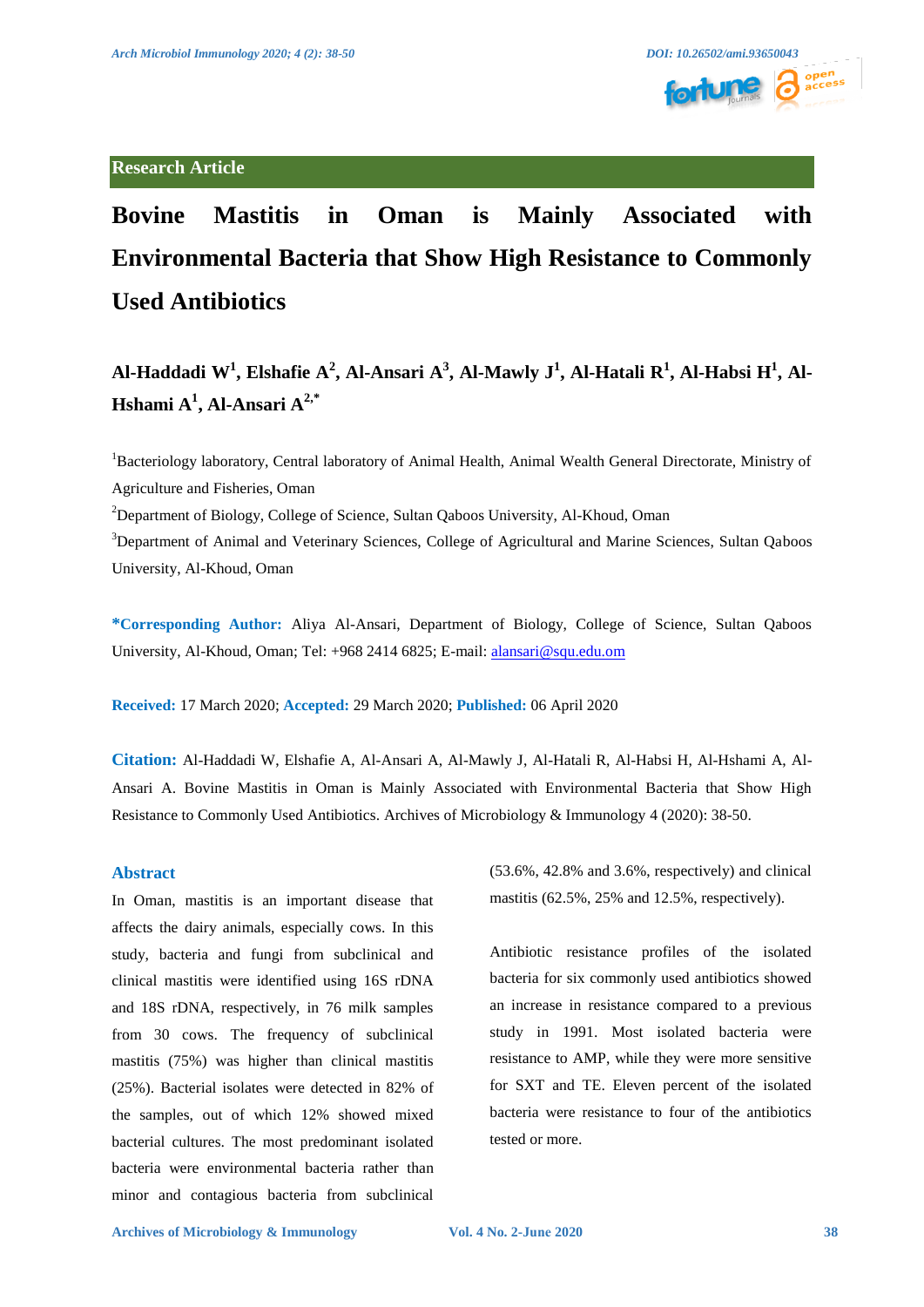About half of the samples (47%) were positive for fungal growth. Most of those samples were positive for bacteria, which suggested that detected fungi may be opportunistic. However, 3% of the investigated samples were negative for bacterial growth, which may indicate pathogenic involvement in mastitis.

In conclusion, the major association of mastitis with environmental bacteria and the detected multiantibiotics resistance emphasized the need for using appropriate control protocols by allowing to investigate each case and determine whether antibiotic treatment is necessary and which antibiotics to be used.

**Keywords**: Mastitis; Oman; Antibiotics resistance; Contiguous pathogens; Environmental pathogens; Fungi; Minor pathogens

# **Abbreviations**

| <b>PCR</b>  | Polymerase chain reaction                |  |  |  |  |  |
|-------------|------------------------------------------|--|--|--|--|--|
| <b>ITS</b>  | Internal transcribed spacer              |  |  |  |  |  |
| EF          | Elongation factor                        |  |  |  |  |  |
| <b>MWT</b>  | Modified White Side Test                 |  |  |  |  |  |
| SCC         | Somatic cell count                       |  |  |  |  |  |
| CM          | Clinical mastitis                        |  |  |  |  |  |
| <b>SCM</b>  | Subclinical mastitis                     |  |  |  |  |  |
| AMP         | Ampicillin                               |  |  |  |  |  |
| <b>AML</b>  | Amoxicillin                              |  |  |  |  |  |
| <b>SXT</b>  | Trimethoprim-sulfamethoxazole            |  |  |  |  |  |
| GЕ          | Gentamicin                               |  |  |  |  |  |
| TE          | Tetracycline                             |  |  |  |  |  |
| S           | Streptomycin                             |  |  |  |  |  |
| <b>NCBI</b> | National Center<br>for<br>Biotechnology  |  |  |  |  |  |
| Information |                                          |  |  |  |  |  |
| <b>BOLD</b> | Barcode of Life Data System              |  |  |  |  |  |
| AST         | <b>Antibiotic Susceptibility Testing</b> |  |  |  |  |  |
| <b>CNS</b>  | Coagulase Negative Staphylococci         |  |  |  |  |  |
| CPS         | Coagulase Positive Staphylococci         |  |  |  |  |  |
| <b>GNB</b>  | Gram Negative Bacteria                   |  |  |  |  |  |

Mastitis is an important, complex and multifactorial disease. It is the most common and costliest disease affecting dairy farms in the western world (Barkema *et al*., 2009; Gelasakis *et al.,* 2015). It affects the udder of dairy animals causing several changes to milk and udder. These changes can be chemical, physical and pathological in the glandular tissues (Sukumar and James, 2012). It may result from the interaction of host, pathogen(s) and environmental factors (Sharif *et al*., 2009; Rofaida, 2010).

**Introduction** 

According to the pathogens associated, transmission mode and primary reservoir, mastitis is classified into contagious and environmental mastitis (Makovec and Ruegg, 2003). Contagious pathogens are pathogens that live in the mammary glands of the host and are able to cause subclinical infection. They are transmitted during milking from cow to cow through the hands of the milking person, milking machine or udder cloths (Blowey and Edmondson, 2010). Environmental pathogens are opportunistic pathogens that live in cow environment (Kivaria, 2006). They can enter and attack the udder after milking (Blowey and Edmondson, 2010).

Different species of bacteria are associated with mastitis in different geographical areas due to variation in the management practiced in the different countries (Ahmed *et al*., 2016). Mastitis caused by bacteria represents a major risk for human health, as pathogenic bacteria and their toxins increase the chance of foodborne diseases (Ikiz *et al*., 2013; Bhatt *et al*., 2011; Sharma *et al*., 2011)*.* Many mastitis bacteria are responsible for several diseases in human such as tuberculosis, streptococcal intoxication, colibacillosis, streptococcal sore throat, and brucellosis (Tesfaheywet and Gerema 2017).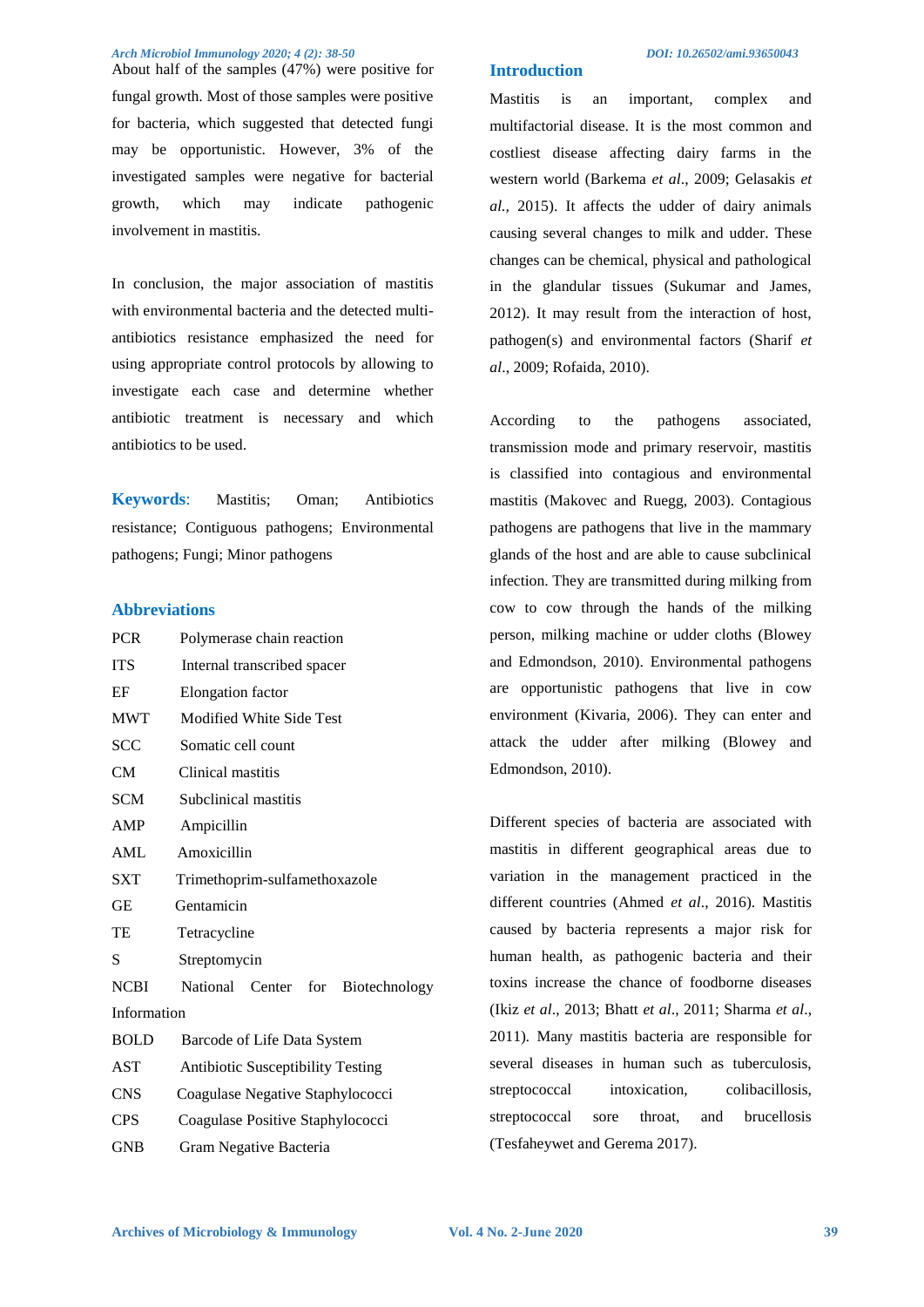Overuse of antibiotics for mastitis treatment or for protection during the dry periods was associated with the development of antibiotic resistant strains of bacteria (Bradley, 2002) and also, the increase of mastitis incidence caused by yeast (Erbaş *et al.*, 2017; Wawron *et al*., 2010). Fungal infections are associated with additional factors including the lack of hygiene, high humidity, high temperature, wet teat and when animal barn is crowded (TalebkhanGaroussi *et al*., 2009; Pachauri *et al*., 2013; Lagneau *et al*., 1996).

From several dairy farms in Oman, *staphylococcus aureus* reported to be the predominant causal pathogens of clinical mastitis in dairy cattle, cow, goats and sheep (Harby *et al.,* 1991). Also, other bacteria were reported by theses authors to be *Streptococcus dysgalactiae, Streptococcus galactiae, Streptococcus uberis, Escherichia coli, Klebsiella spp, Micrococcus, Enterbacter aerogenes*and *Corynebacterium pyogenes*. Notably, sensitivity to 14 commonly used antibiotic were evaluated in the same study.

To the best of our knowledge, there were no studies on mastitis in Oman since 1991, except reports from the central lab of animal health, which identified the pathogens using culture method and the vitecx machine (2016 and 2017). Identified species were *Staphylococcus* spp*, Coliform mastitis, Pseudomonas luteola, Enterobacte raerogenes, Enterobacter*spp, *Streptococcus uberis, Enterococcus faecalis, Proteus mirabilis, Klebsiella pneumonia* spp*, Salmonella enteric, Bacillus* spp*, Staphylococcus mastitis, coliform* and *Escherichia coli*.

Thus, this study aimed to identify the major microorganisms associated with bovine mastitis cases in Oman including bacterial and mycotic pathogens by sequencing and to evaluate the sensitivity of pathogens being isolated to the commonly used antibiotics.

# **Materials and Methods Sampling of milk**

Five to 15 ml Milk samples were obtained from 30 cows suspected to have clinical or subclinical mastitis during an eight months period (6/2017- 1/2018). Samples of milk obtained from eight healthy animals (from the animal research centre Al-Rumais, MoAF) were used as controls. All animals were hand milked by veterinary technicians and veterinarians in veterinary clinics after disinfecting the teats with 70% alcohol and discarding the first streams of milk. Five to 15ml of milk were taken into sterile vials and were labelled as from which quarter they were taken. The samples were transported in a cool box with ice packs to the bacteriology laboratory at the central laboratory of animal health. At the laboratory, the samples were kept at 4°C until used.

#### **Laboratory analysis of milk**

Consistency and colour evaluations were carried out according to Quinn *et al*., (1994). The milk samples were checked for colour change and the presence of blood, clots or flakes.

The pH of the milk samples were checked using pH test strips.

#### **Modified White Side Test (MWT)**

The test was performed as described by Kahir *et al.,* 2008. Briefly, 100 µL of sodium hydroxide solution 4% was added to 250 µL of cold milk on slide on black background and then stirring the mixture vigorously for 20 seconds. The milk of normal quarter will have no reaction with addition of sodium hydroxide solution and remains uniformly opaque. While the milk of cow suffering from mastitis shows reaction with addition of sodium hydroxide solution.

The reaction was scored as follow:

Negative(N): opaque, milky mixture, no precipitant (+): Clumping of slight degree is present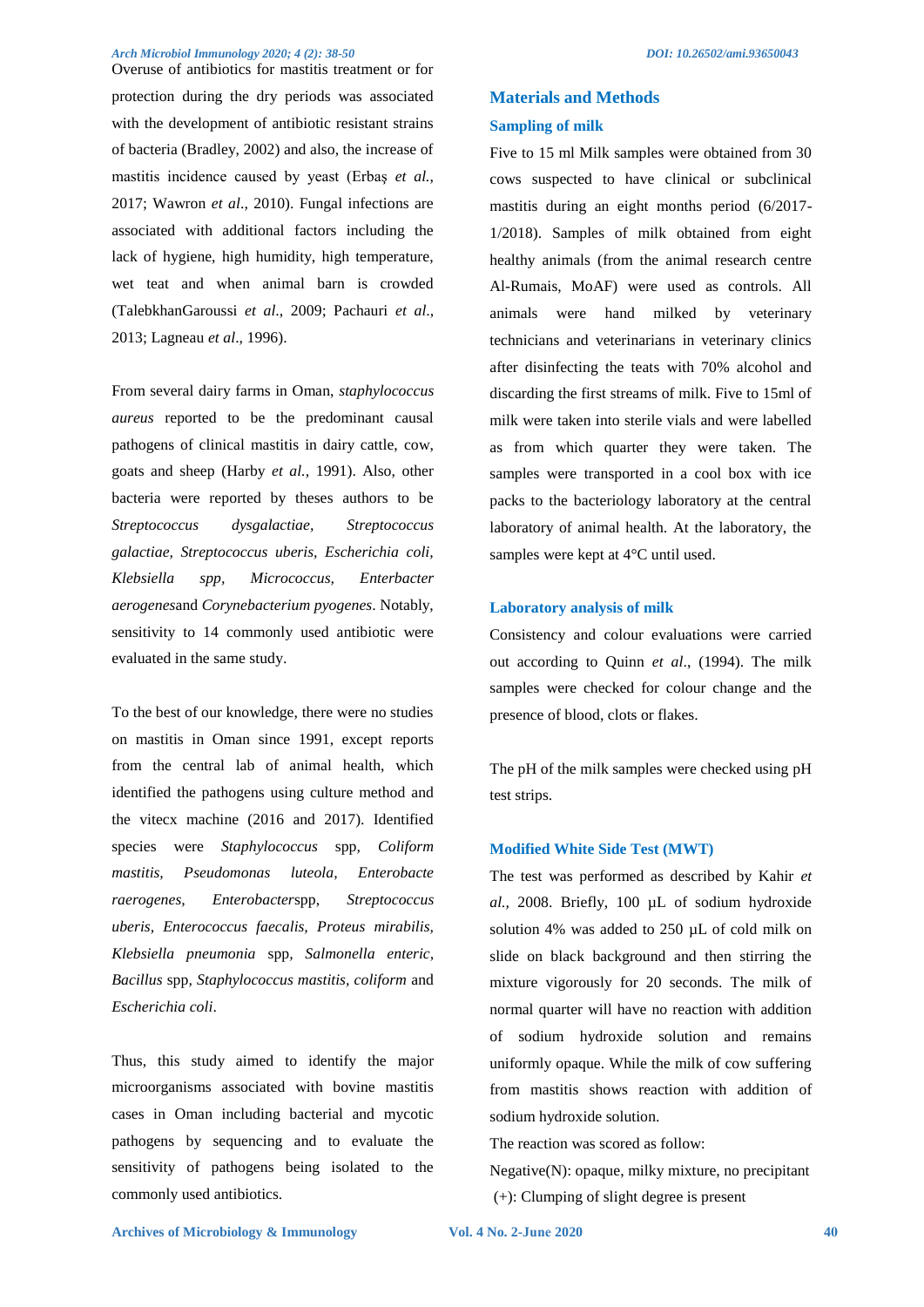(++): Mixture thickness, coagulated materials are present

(+++): Large mass of precipitants

### **Culturing of bacteria and fungi**

For bacteria, the milk samples were cultured in nutrient broth for 1 day at 37°C. Then, the samples were cultured in nutrient agar and were examined for bacterial growth after 24 hours according to (Demme and Abegaz, 2015). The pure cultures were subjected to Gram staining according to manufacture protocol (TCS biosciences, UK). For fungi, the milk samples were cultured in Potato Dextrose Agar and were incubated at 37°C and examined for growth after 2 weeks according to (Pachauri *et al*., 2013; Sukumar and James, 2012).

# **DNA based identification**

Genomic DNA was extracted from all isolated bacteria using High Pure PCR Template Preparation Kit (ROCH). Fungi were isolated using Power Soil DNA kit (MO BIO). The extracted DNA from bacteria and fungi were quantified using NanoDrop spectrophotometer (Thermo Scientific, Germany) at wavelength of 260/280 nm and checked on 1% agarose gel stained with ethidium bromide. Then, the 16S rDNA gene fragment was amplified using two universal primers (27F , 1492R) (Miller *et al*, 2013). The polymerase chain reaction (PCR) mixture consisted of 12.5µL of master mix (Thermo Scientific), 11.3µL of nuclease free water, 0.1µL of each primer, 1-2µL of DNA template. The PCR reaction was performed in 25µL volumes and three stages for 35 cycles. The first stage consisted of five cycle was initiated with 5 min at 94°C, followed by denaturation for 30 seconds at 94°C, and annealing for 30 seconds at 60°C. The extension was carried out for 2minutes at 72°C. The second stage consisted of five cycle started with denaturation for 30 seconds at 94°C, annealing for 30 seconds at 55°C and extension for 4 minutes at 72°C. The last stage consisted of 25cycles initiated with

denaturation for 30 seconds at 94°C, annealing for 30 seconds at 50°C and extension for 4 minutes at 72°C. Additional extension step was carried out for 2 minutes at 72°C.

The internal transcription spacer (ITS) region and elongation factor (EF) gene fragments were amplified using ITS1 and ITS4primers (White *et al*., 1990), and EF4 and fung5primers (Smit *et al*, 1999), respectively. The PCR mixture consisted of 12.5µL of master mix (Thermo Scientific), 11.3µL of nuclease free water, 0.1µL of each primer, 1- 2µL of DNA template. The PCR reaction was performed in 25-26µL volumes started with 10 min at 95°C. The 35 cycles initiated with denaturation for 1 min at 95°C, followed by annealing for 5 min at 55°C. The extension was carried out for 2 minutes at 72°C. Additional extension step was carried out for 10 minutes at 72°C.

The PCR products was purified using DyeEx Spin kit (QIAGEN) following the manufacturer's protocol. The sequencing reaction was carried using Big Dye Terminator v3.1 Cycle Sequencing Big dye kit (Applied Biosystems, USA). The sequencing reaction product was purified in 96-Well Plates using sodium acetate purification. The purified DNA was sequenced using the genetic analyzer (3130 XL, Applied Biosystems, USA).

The sequencing results were edited using Bioedit software. The edited results were searched against the sequences available in National Centre for Biotechnology Information (NCBI) database and The Barcode of Life Data System (BOLD) database.

#### **Antibiotic susceptibility testing (AST)**

Antibiotic sensitivity tests was determined using disc diffusion method to each isolated strain. Mueller-Hinton agar medium and an antibiotic disc dispenser were used. Individual colonies were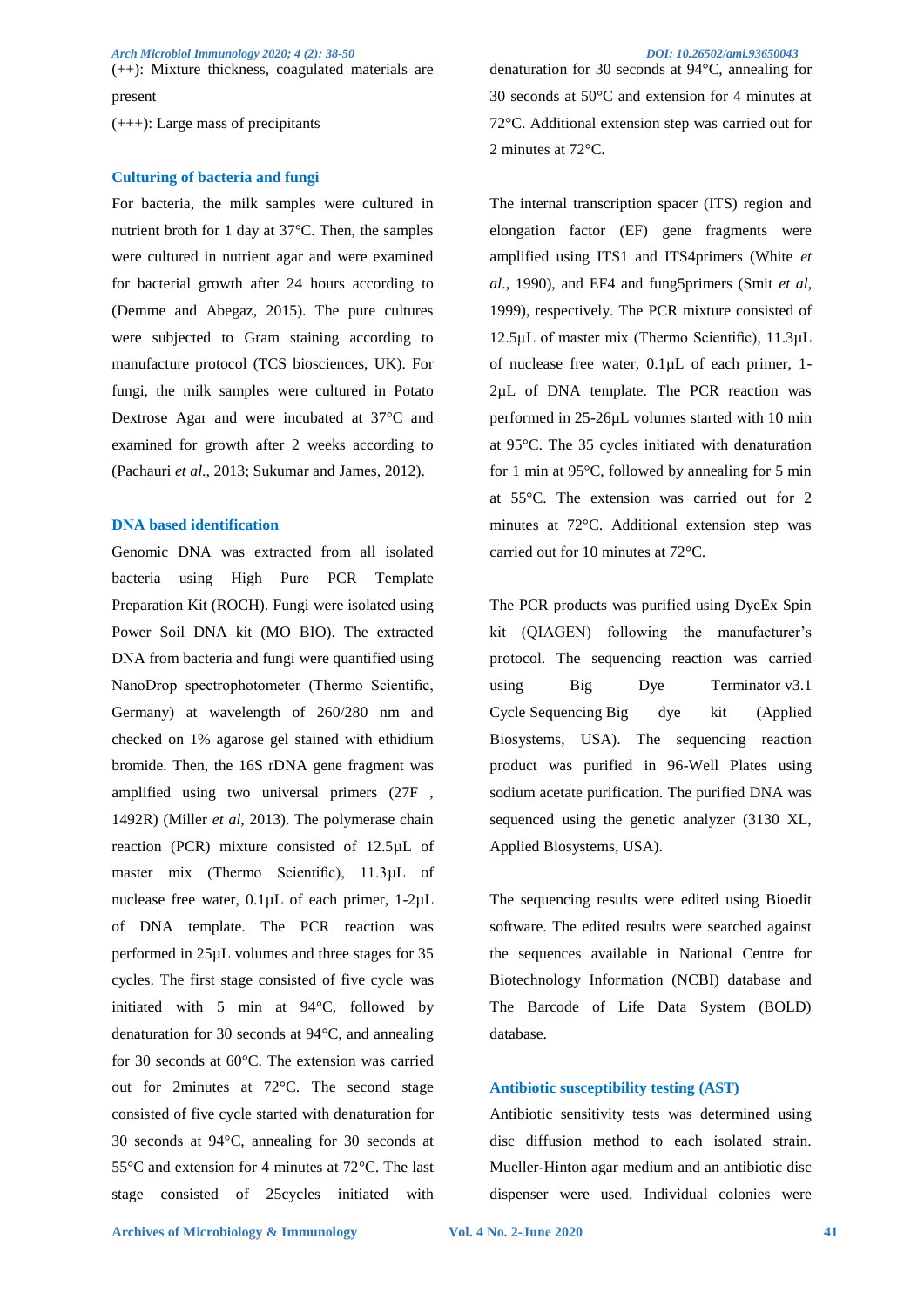dipped in nutrient broth and then they were spread evenly on petri dishes contain the medium. A total of 6 antibiotic discs were tested against each strain and these were: Gentamicin (GE) (10µg), Amoxicillin/clavulanic acid (AML) (30 µg), Ampicillin/sulbactam (AMP) (10µg), Cotrimoxazole (SXT) (25µg), Streptomycin (S) (10  $\mu$ g), Tetracycline (TE) (10  $\mu$ g). The plates were incubated for 24 h and zone of inhibition were measured in mm according to (Bauer *et al.,* 1966; Bhat *et al.,* 2017). The zones of inhibition (mm) were compared to the standards of the antibiotic supplier and the tested strains were recorded as sensitive, intermediate or resistant.

# **Results and Discussion**

Results showed that subclinical mastitis (75%) is more common in the investigated samples than clinical mastitis (Table 1), which is similar to which reported by other studies (Türkyilmaz *et al*., 2010; Abera *et al*., 2012). The increase in subclinical cases since 1991 could be attributed to increased awareness among farmers about milk characteristics from infected animals (i.e. reduction in quality and quantity of milk and complaints from consumers).

| Study              | Clinical | Subclinical |  |  |
|--------------------|----------|-------------|--|--|
| <b>Oman 2018</b>   | 25%      | 75%         |  |  |
| Türkyilmaz et al., | 11%      | 89%         |  |  |
| 2010               |          |             |  |  |
| Abera et al., 2012 | 23%      | 77%         |  |  |

Table1: The Frequency of Clinical and Subclinical Mastitis in this study compared to other studies

The majority of mastitis cases were associated with environmental and minor pathogens (89% clinical and 96% subclinical) than contagious pathogens (11% clinical and 4% of subclinical) (Table 2). Notably, there is a clear increase in the association of environmental and minor bacteria (50.5% to 89%) and a decrease in contagious pathogens (49.5% to 11%), compared to what was reported earlier by Harby *et al*. (1991). However, the same was reported by others (Kivaria and Noordhuizen 2007 and Carrillo-Casas and Miranda-Morales, 2012).

|  |  |  | Table 2: The frequencies of Environmental, minor and contagious bacteria in the clinical and subclinical mastitis |  |  |  |
|--|--|--|-------------------------------------------------------------------------------------------------------------------|--|--|--|
|  |  |  |                                                                                                                   |  |  |  |

|                         |       | Clinical | Subclinical |      |  |
|-------------------------|-------|----------|-------------|------|--|
|                         | 1991  | 2018     | 1991        | 2018 |  |
| Environmental and minor | 50.5% | 89%      | <b>NA</b>   | 96%  |  |
| bacteria                |       |          |             |      |  |
| Contagious              | 49.5% | 11%      | NA          | 4%   |  |

*Staphylococcus aureus* was the only identified contagious bacteria, while coagulase negative *staphylococci* (CNS), which is considered minor pathogens, was the most isolated microbes from clinical (24%) and subclinical (43%) cases (Table 3). In the earlier study, *Staphylococcus aureus* and *Streptococcus agalactiae* were reported (Harby *et al.,* 1991) but many recent studies found that both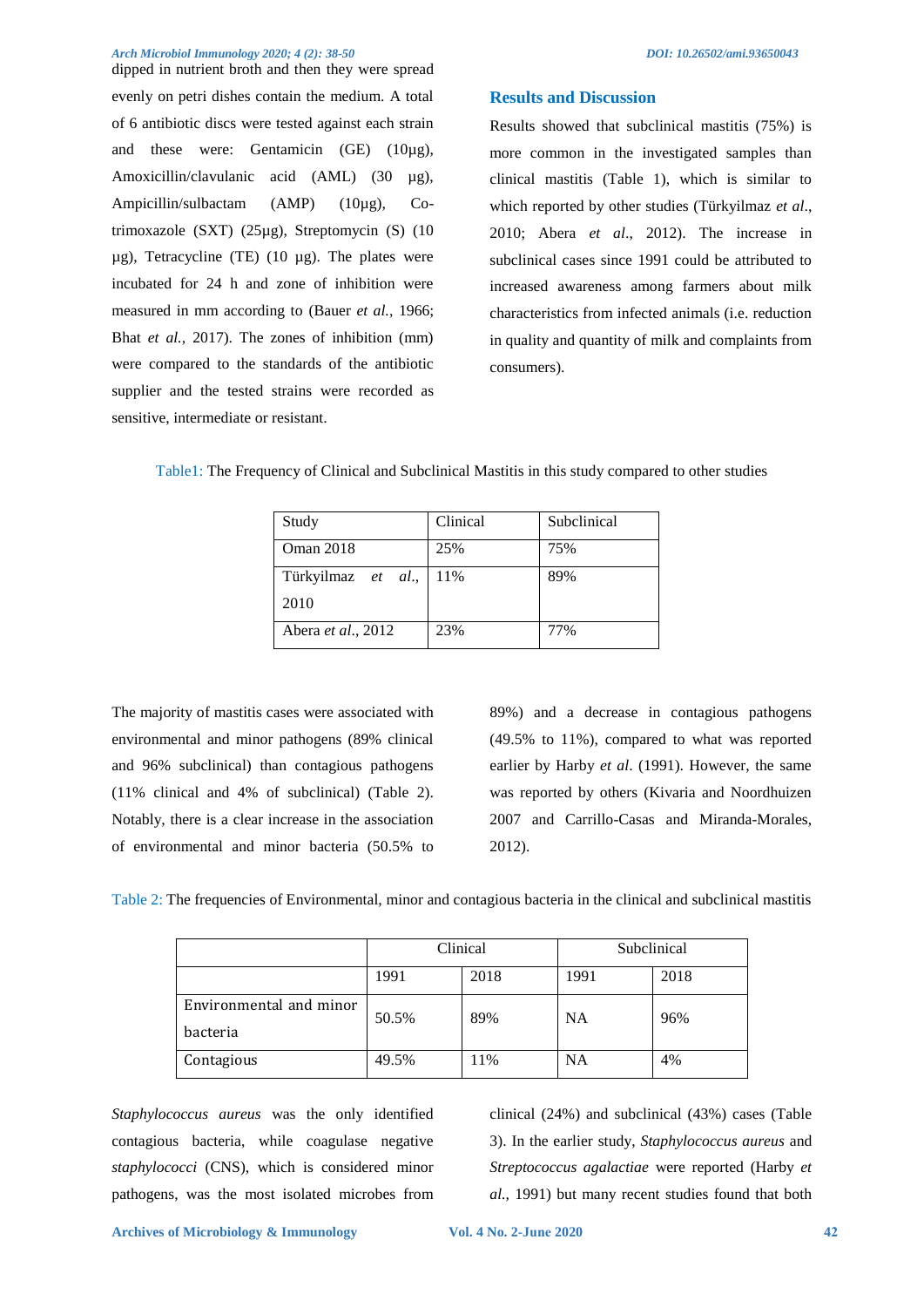contagious pathogens decreased, while CNS and *Corynebacterium bovis* are becoming more common (Pitkälä *et al*., 2004). In fact, CNS are

emerging as common pathogens associated with mastitis (Zeryehun and Abera 2017; Adwan *et al*. 2015).

| <b>Environmental</b>               | Contagious     | <b>Minor</b>                            |
|------------------------------------|----------------|-----------------------------------------|
| Achromobacter insolitus $(1)$ *    |                |                                         |
| Bacillus velezensis $(1)^*$        |                |                                         |
| Bacillus australimaris $(2)^*$     |                |                                         |
| Bacillus licheniformis (2)         |                |                                         |
| Bacillus cereus (1)                |                |                                         |
| Bacillus xiamenensis $(1)^*$       |                |                                         |
| Bacillus methylotrophicus (1)      |                | <i>**Staphylococcus xylosus</i> (5)     |
| Bacillus aryabhattai (1) *         |                | **Staphylococcus succinus (1)           |
| Brevibacillu sborstelensis $(1)^*$ | Staphylococcus | <i>**Staphylococcus chromogenes</i> (4) |
| Brevibacillus agri $(2)^*$         | aureus (4)     | **Staphylococcus sciuri (9)             |
| Chryseobacterium indologenes (1)   |                | **Staphylococcus saprophyticus (5)      |
| Cosenzaea myxofaciens (1)*         |                | **Staphylococcus epidermidis (1)        |
| Enterobacter cloacae (1)           |                | ***Staphylococcus agnetis (1)           |
| Enterococcus faecium (1)           |                | ***Staphylococcus hyicus (1)            |
| Enterococcus faecalis (1)          |                | Macrococcus caseolyticus (1)            |
| Enterococcus lactis (1)            |                |                                         |
| Escherichia fergusonii (4)         |                |                                         |
| Klebsiella pneumonia (3)           |                |                                         |
| Lactococcus lactis (1)             |                |                                         |
| Pantoea agglomerans (1)            |                |                                         |
| Proteus mirabilis (5)              |                |                                         |
| Providencia rettgeri $(1)^*$       |                |                                         |
| Pseudomonas aeruginosa (3)         |                |                                         |
| Pseudomonas alcaligenes (1)        |                |                                         |
| Shigella dysenteria (1)            |                |                                         |

Table 3: The number of identified contagious, environmental and minor bacteria

The classification of contagious and environmental pathogens according to Coulona, 2002.

\*First record of mastitis association

\*\*Coagulase-negative species; \*\*\*coagulase-positive and coagulase-variable species (based on Becker *et al*, 2014)

Coagulase positive*: Staphylococcus xylosus, Staphylococcus saprophyticus, Staphylococcus aureus*

**Archives of Microbiology & Immunology Vol. 4 No. 2-June 2020 43** It is worth highlighting that different species were associated with the environmental cases, nine of which were not previously associated with mastitis**.** However, some of these bacteria were reported in other studies and had been isolated from clinical

and subclinical mastitis (Salih, 2013; Olivares-Pérez *et al*.,2015; Banerjee *et al*., 2017; Srednik *et al*., 2017; Munoz *et al*., 2007; or considered as potential pathogens in different diseases (Li *et al*., 2017).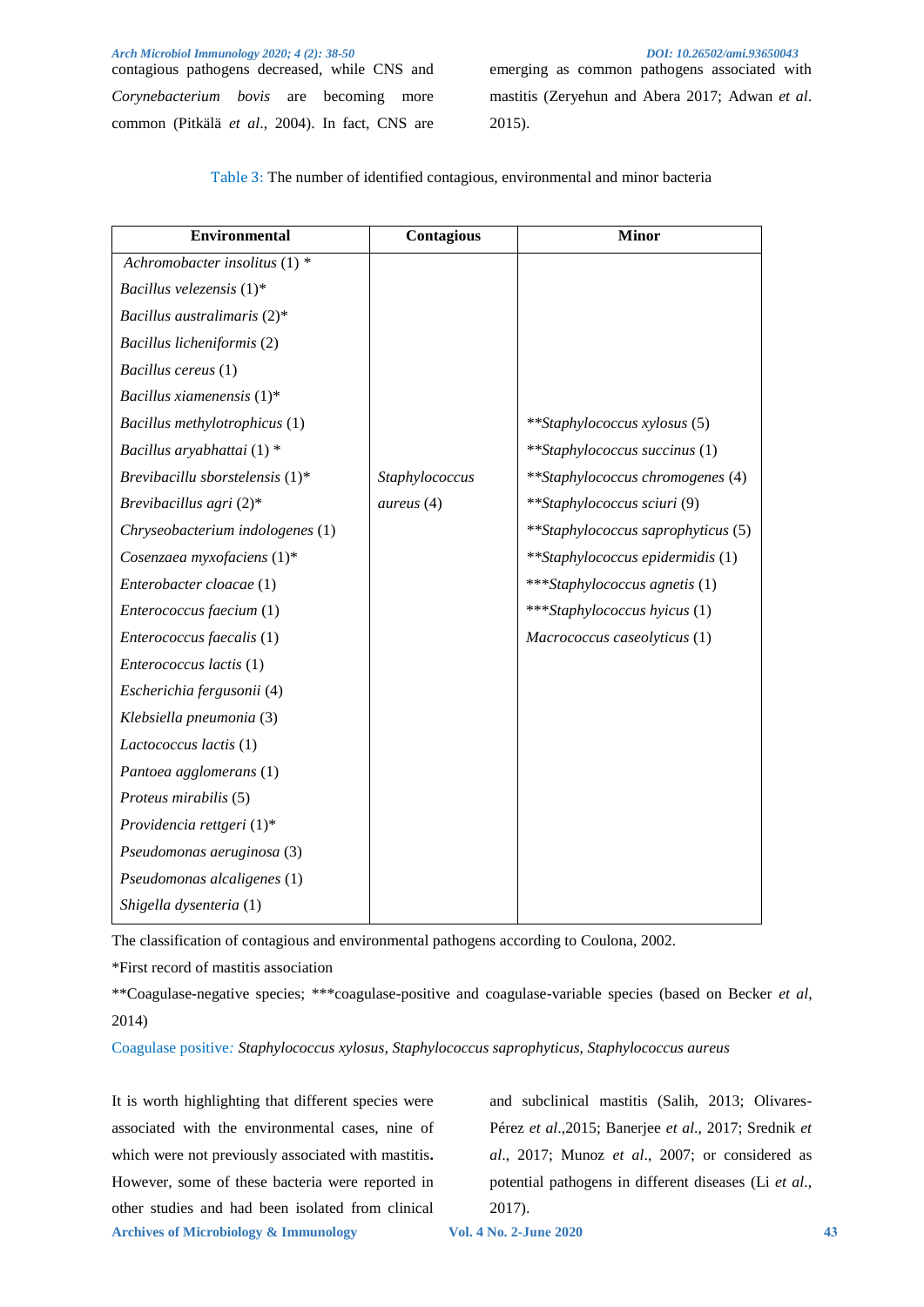The increase in percentage and diversity of environmental and minor bacteria as a cause of mastitis in Oman could be attributed to the resolution power of sequencing in the identification at the species level compared to the culture-based methods, the unhygienic milking procedures and poor housing practices and/or over use of antibiotics as discussed later. Fortunately, mastitis caused by environmental pathogens can be controlled by increasing the hygiene of environment and pre-dipping (Blowey and Edmondson, 2010) and therefore, cutting cost.

In this study, 18% of the samples were culture negative for bacteria. Although the percentage we

are reporting is less than others (49.7%) (Makovec and Ruegg, 2003) these cases are of big concern in management. They could be due to anaerobic bacteria (Du Preez, 1989), algae (Ranjan *et al*.,2006), or mycoplasma infections and/or environmental factors like trauma and drought (Kuehn *et al*., 2013).

Almost half of the examined samples (47%) with mastitis were positive for fungal growth. Different types of fungi were detected in the subclinical (33%) and clinical mastitis milk samples (16 %) (Table 4). Fungi were isolated either mixed with bacteria (45%) or in pure cultures (3%). High frequency of mixed infection is comparable to what Dworecka-Kaszak *et al.* (2012) recorded (57%).

| <b>Clinical</b>                  |   | <b>Subclinical</b>                                                            |              |  |  |  |
|----------------------------------|---|-------------------------------------------------------------------------------|--------------|--|--|--|
| Pichia manshurica                | 2 | Cyberlindnera jadinii                                                         | $\mathbf{I}$ |  |  |  |
| Clavispora lusitaniae            | 1 | Clavispora lusitaniae                                                         | 3            |  |  |  |
| 1<br>Saccharomycopsis fibuligera |   | tubingensis<br>(2),<br>Aspergillus<br>$spp$ (A.<br>oryzae(1),<br>flavus $(1)$ | 4            |  |  |  |
| Talaromyces primulinus           | 1 | Talaromyces pinophilus,                                                       | 5            |  |  |  |
| Pichia<br>1<br>kudriavzevii      |   | Pichia manshurica                                                             |              |  |  |  |
| Aspergillus flavus               | 1 | Saccharomycopsis capsularis                                                   | 1            |  |  |  |
| 1<br>Candida glabrata            |   | Pichia kudriavzevii                                                           |              |  |  |  |
|                                  |   | Galactomyces geotrichum                                                       |              |  |  |  |
|                                  |   | Geotrichum vulgare                                                            | 2            |  |  |  |

Table 4: The number of identified fungal species associated with clinical and subclinical mastitis

Candida found to be the most predominant fungi in clinical and subclinical mastitis (66%), followed by *Penicillium spp* (28%), *Aspergillus spp* (16%), and *Galactomyces geotrichum* (12%). This is comparable with what was reported by others (Krukowski and Saba 2003; Kumar *et al.,* 2016; Pachauri *et al*., 2013; Erbaş*et al*., 2017; Wawron *et al., 2010;* Krukowski*et al*. 2001).

**Archives of Microbiology & Immunology Vol. 4 No. 2-June 2020 44** The negative bacterial cultures that were positive for fungi (3%) were associated with *Candida* 

*glabrata*and *Aspergillus ustus*. Notably, one of the isolated fungi was *Geotrichum candidum*, which is an opportunistic, keratinophilic yeast-like growth. Few reports around the world reported its involvement in mastitis and reported the genues (Costa *et al.,*1993).

Fungi are opportunistic organisms that are considered as normal flora in the udder skin and soil but are able to establish disease when immune system is weak (dos Santos and Marin, 2005).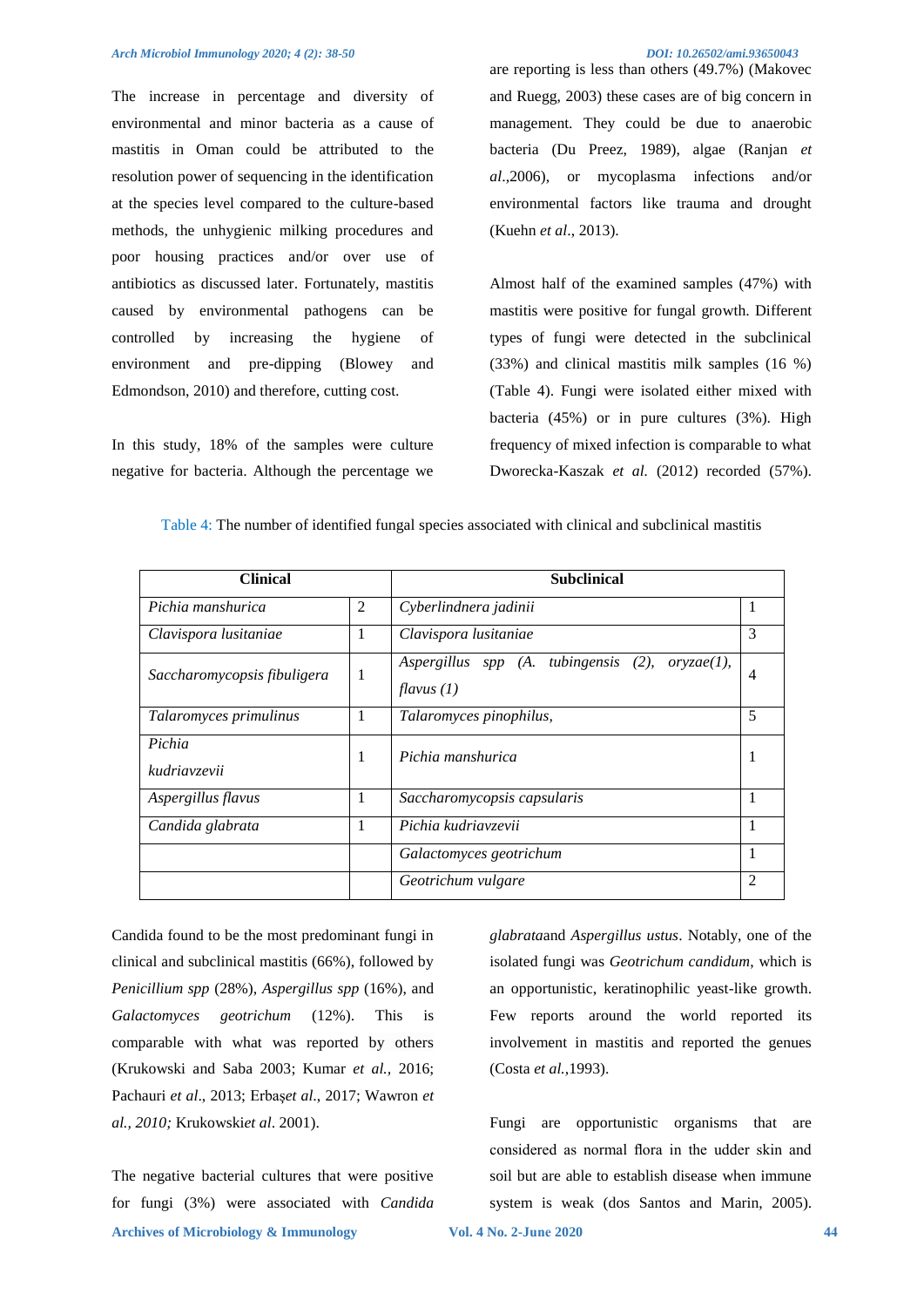Weakness of the cow immune system may result from several factors like; changeable weather, mineral-vitamin deficiencies and antioxidant deficiencies (Wawron *et al.,* 2010). Relatively high isolation of fungi from mastitis cases suggested potential unhygienic conditions and poor management practices to be associated. Moreover, fungal association can be attributed to prolong treatment with antibiotics (Pachauri *et al*., 2013). In fact, large doses of antibiotic without bacteriological examination cause vitamin A deficiency that damage the udder's epithelium and teat injuries can facilitate infection by yeast (Krukowski *et al*., 2001).

Seven antibiotics that are commonly prescribed were used to evaluate the antibiotics sensitivity of the isolated bacteria; including Ampicillin/sulbactam, Amoxicillin/clavulanic acid, Gentamicin, Streptomycin, Co-trimoxazole and Tetracycline (Table 5). Notably, *S. aureus* isolates from different regions showed different resistance to different antibiotics. However, they all showed sensitivity for AML.

Table 5: Frequency of antibiotics sensitivity (Number of sensitive isolates **/**total isolates) for Bacteria isolates

| <b>Bacteria</b> isolates     | <b>AMP</b> | <b>AML</b> | CN    | <b>SXT</b> | S     | TE    |
|------------------------------|------------|------------|-------|------------|-------|-------|
| Escherichia fergusonii       | 25%        |            | 75%   | 75%        | 0%    | 25%   |
| Klebsiella pneumoniae        | $0\%$      | $0\%$      | 33%   | 33%        | 0%    | 100%  |
| <i>Proteus mirabilis</i>     | 20%        | 20%        | 100%  | 80%        | 40%   | 80%   |
| Pseudomonas aeruginosa       | 33%        | 33%        | 100%  | 66%        | 66%   | 66%   |
| Staphylococcus sciuri        | $0\%$      | 22%        | 67%   | 67%        |       | 100%  |
| Staphylococcus chromogenes   | $0\%$      | 50%        | 50%   | 25%        |       | 50%   |
| Staphylococcus saprophyticus | $\Omega$   | 50%        | 80%   | 100%       |       | 100%  |
| Staphylococcus aureus        | 25%        | 100%       | 75%   | 50%        |       | 50%   |
| Staphylococcus xylosus       | 40%        | 50%        | 100%  | 100%       |       | 100%  |
| <i>Brevibacillusagri</i>     | $0\%$      |            | $0\%$ | 100%       | $0\%$ |       |
| Bacillus australimaris       | 50%        | 100%       | $0\%$ | 100%       | 100%  | 50%   |
| Bacillus licheniformis       | $0\%$      | $0\%$      | 50%   | 50%        | $0\%$ | $0\%$ |

Sensitivity: Number of isolates sensitive to antibiotic**/**total isolates

Although, CNS show different antibiotics resistance patterns, generally their response to treatment is higher than treating mastitis caused by *S. aureus* (Taponen and Pyörälä, 2009). CNS exhibited a high degree of resistance to AMP and AML (92%, 67%respectively), while showed high sensitivity to CN (69%), SXT (69%) and TE (84%). Notably, most of the CNS isolates (77%) were resistant to more than one antibiotic. Our results is consistent with what was reported earlier by other (Gentilini *et al*., 2002; Mahami *et al*.,

2011; Bansal *et al*., 2015; Beyene *et al*., 2017; Sumathi *et al.*, 2008).

In this study, variety of Gram negative bacteria (GNB) were isolated from clinical and subclinical mastitis. GNB showed resistance to S (60%) and AMP (60%) and AML (52%) and sensitivity to SXT (64%), CN (60%) and TE (62%). Similar findings were observed by Nam *et al.* (2009) but a significant number of GNB isolates (72%) in this study had resistance to more than one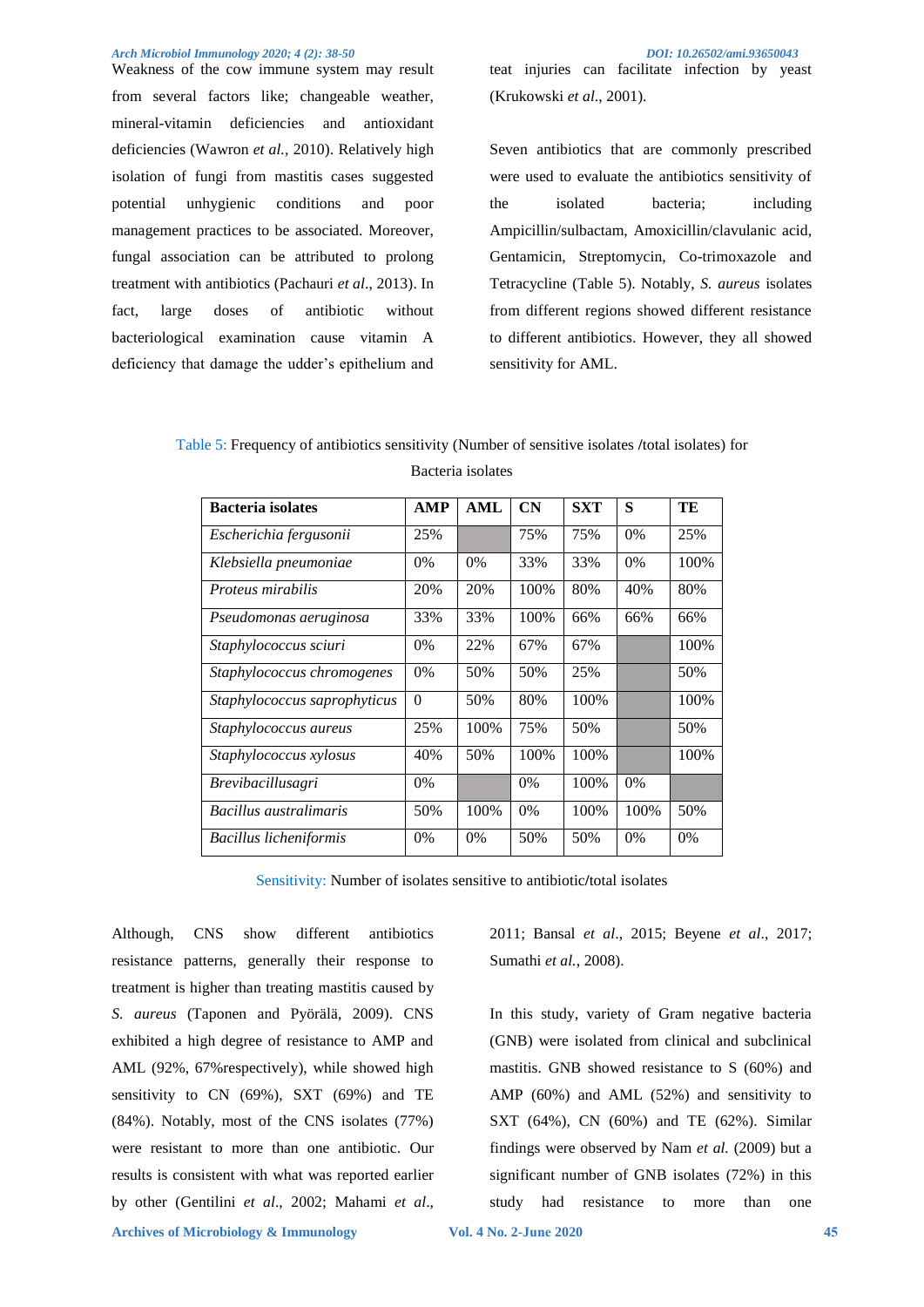antimicrobial, which is higher (35%) than what was reported earlier (Younis *et al*. 2017).

Compared to the study by Harby *et al.* (1991), it was noted that the patterns of bacterial sensitivity of *Klebsiella* spp and *Staph. aureus* to CN, TE and AMP had changed towards increased resistance to the tested antibiotics. The development of resistance strains to some antibiotic can be due to overuse in the farm as reported by many (Kumar *et al*., 2010; Bhatt *et al.,* 2011; Sharma *et al.,* 2007; Argaw, 2016; Ventola, 2015).

The main challenges faced with the emergence of antibiotic resistance are difficulty of treatment, severity of infection and increase of mortality rates (Abdel-Rady and Sayed, 2009). Moreover, the bacteria and their genes can be transmitted to humans through consumption of non-pasteurized milk, wild animals, contaminated waterways and food chain (Abdel-Rady and Sayed,2009; Manie *et al*.,1999).

Variations in antibiotic sensitivity profiles of some species was detected, and this was reported by others and attributed to differences in the use of antimicrobials (Sadashiv and Kaliwal, 2014; Kalińska *et al.,* 2017). *Staphylococcus agnetis*, which is a coagulase-positive and isolated from clinical cases, showed resistance to all antibiotics used. Different studies reported different resistance to antibiotics (León *et al*., 2015;Taponen *et al.,*  2012).

# **Conclusion**

Although mixed infections suggested to be treated with broad spectrum antibiotics, what we found recommends informed antibiotic selection to intervene with the emergence of resistant bacteria. In addition, to minimize antimicrobial resistance, the use of antibiotics in animal health should be optimized and the nontherapeutic use of

# **Acknowledgment**

The authors would like to extend their thanks to the staff in the Biology department, and the CAAR Unit in the college of Science, the Biochemistry laboratory in college of Medicine, and the central laboratory of Animal Health, Ministry of Agriculture and Fisheries, Oman.

# **Conflicts of interest**

The authors declare that they have no conflict of interest.

#### **References**

- 1. Abdel-Rady A, Sayed M. Epidemiological Studies on Subclinical Mastitis in Dairy cows in Assiut Governorate. Veterinary world 2 (2009).
- 2. Abera M, Habte T, Aragaw K, et al. Major causes of mastitis and associated risk factors in smallholder dairy farms in and around Hawassa, Southern Ethiopia. Tropical animal health and production 44 (2012): 1175-1179.
- 3. Adwan G, Safieh DI, Aref R, et al. Prevalence of microorganisms associated with intramammary infection in cows and small ruminants in the North of Palestine. IUG Journal of Natural Studies 13 (2015).
- 4. Ahmed HF, Hanaa AE, Azza MK, et al. Phenotypic and Molecular Identification of Klebsiella and Salmonella Species Isolated from Subclinical Mastitis Milk of Egyptian Buffalo. Global Veterinaria 16 (2016): 500-507.
- 5. Argaw A. Review on epidemiology of clinical and subclinical mastitis on dairy cows. Food Sci and Qual Manag 52 (2016): 56-65.
- 6. Banerjee S, Batabyal K, Joardar SN, et al. Detection and characterization of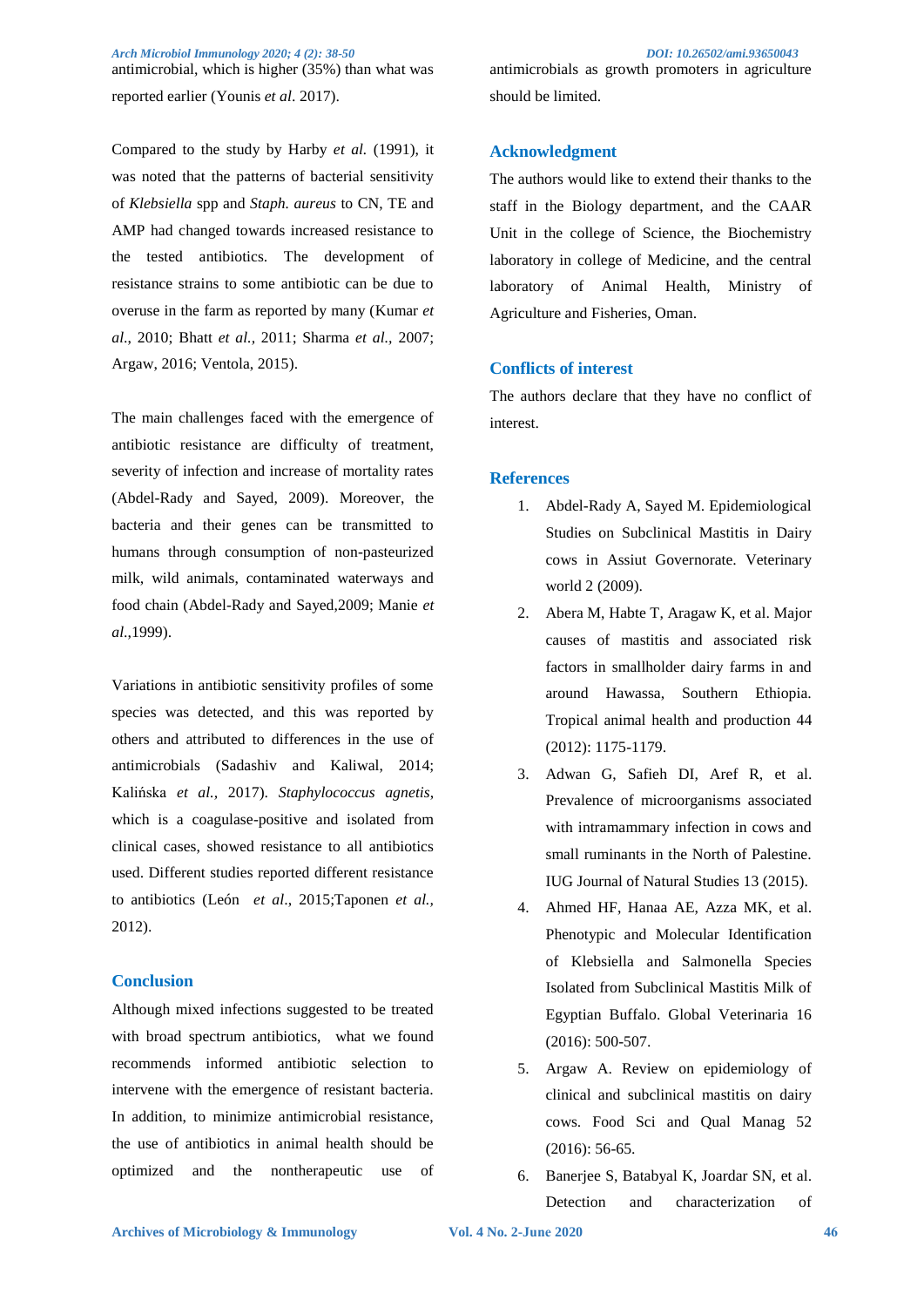pathogenic Pseudomonas aeruginosa from bovine subclinical mastitis in West Bengal, India. Veterinary world 10 (2017): 738.

- 7. Bansal BK, Gupta DK, Shafi TA, et al. Comparative antibiogram of coagulasenegative Staphylococci (CNS) associated with subclinical and clinical mastitis in dairy cows. Veterinary world 8 (2015): 421.
- 8. Barkema HW, Green MJ, Bradley AJ, et al. Invited review: The role of contagious disease in udder health. Journal of dairy science 92 (2009): 4717-4729.
- 9. Bayer AW, Kirby WM, Sherris JC, et al. Antibiotic susceptibility testing by a standardized single disc method. Am J clin pathol 45 (1966): 493-496.
- 10. Becker K, Heilmann C, Peters G. Coagulase-negative staphylococci. Clinical microbiology reviews 27 (2014): 870-926.
- 11. Beyene T, Hayishe H, Gizaw F, et al. Prevalence and antimicrobial resistance profile of Staphylococcus in dairy farms, abattoir and humans in Addis Ababa, Ethiopia. BMC research notes 10 (2017): 171.
- 12. Bhat AM, Soodan JS, Singh R, et al. Incidence of bovine clinical mastitis in Jammu region and antibiogram of isolated pathogens. Veterinary world 10 (2017): 984.
- 13. Bhatt VD, Ahir VB, Koringa PG, et al. Milk microbiome signatures of subclinical mastitis‐affected cattle analysed by shotgun sequencing. Journal of applied microbiology 112 (2012): 639-650.
- 14. Bhatt VD, Patel MS, Joshi CG, et al. Identification and antibiogram of microbes associated with bovine mastitis. Animal biotechnology 22 (2011): 163-169.

- 15. Blowey RW, Edmondson P. Mastitis control in dairy herds. Cabi (2010).
- 16. Carrillo-Casas EM, Miranda-Morales RE. Bovine mastitis pathogens: prevalence and effects on somatic cell count. InMilk Production-An Up-to-Date Overview of Animal Nutrition, Management and Health (2012).
- 17. Bradley AJ. Bovine mastitis: an evolving disease. The veterinary journal 164 (2002): 116-128.
- 18. Costa EO, Gandra CR, Pires MF, et al. Survey of bovine mycotic mastitis in dairy herds in the State of São Paulo, Brazil. Mycopathologia 124 (1993): 13-17.
- 19. Coulona JB, Gasquib P, Barnouin J, et al. Effect of mastitis and related-germ on milk yield and composition during naturally-occurring udder infections in dairy cows. Animal Research 51 (2002): 383-393.
- 20. Demme B, Abegaz S. Isolation and identification of major bacterial pathogen from clinical mastitis cow raw milk in Addis Ababa, Ethiopia. Acad. J. Anim. Dis 4 (2015): 44-51.
- 21. dos Santos RD, Marin JM. Isolation of Candida spp. from mastitic bovine milk in Brazil. Mycopathologia 159 (2005): 251- 253.
- 22. Du JP. The role of anaerobic bacteria in bovine mastitis: a review. Journal of the South African Veterinary Association 60 (1989): 159-168.
- 23. Dworecka-Kaszak B, Krutkiewicz A, Szopa D, et al. High prevalence of Candida yeast in milk samples from cows suffering from mastitis in poland. The Scientific World Journal (2012).
- 24. Erbaş G, Parin U, Kirkan Ş, et al. Identification of Candida strains with nested PCR in bovinemastitis and determination of antifungal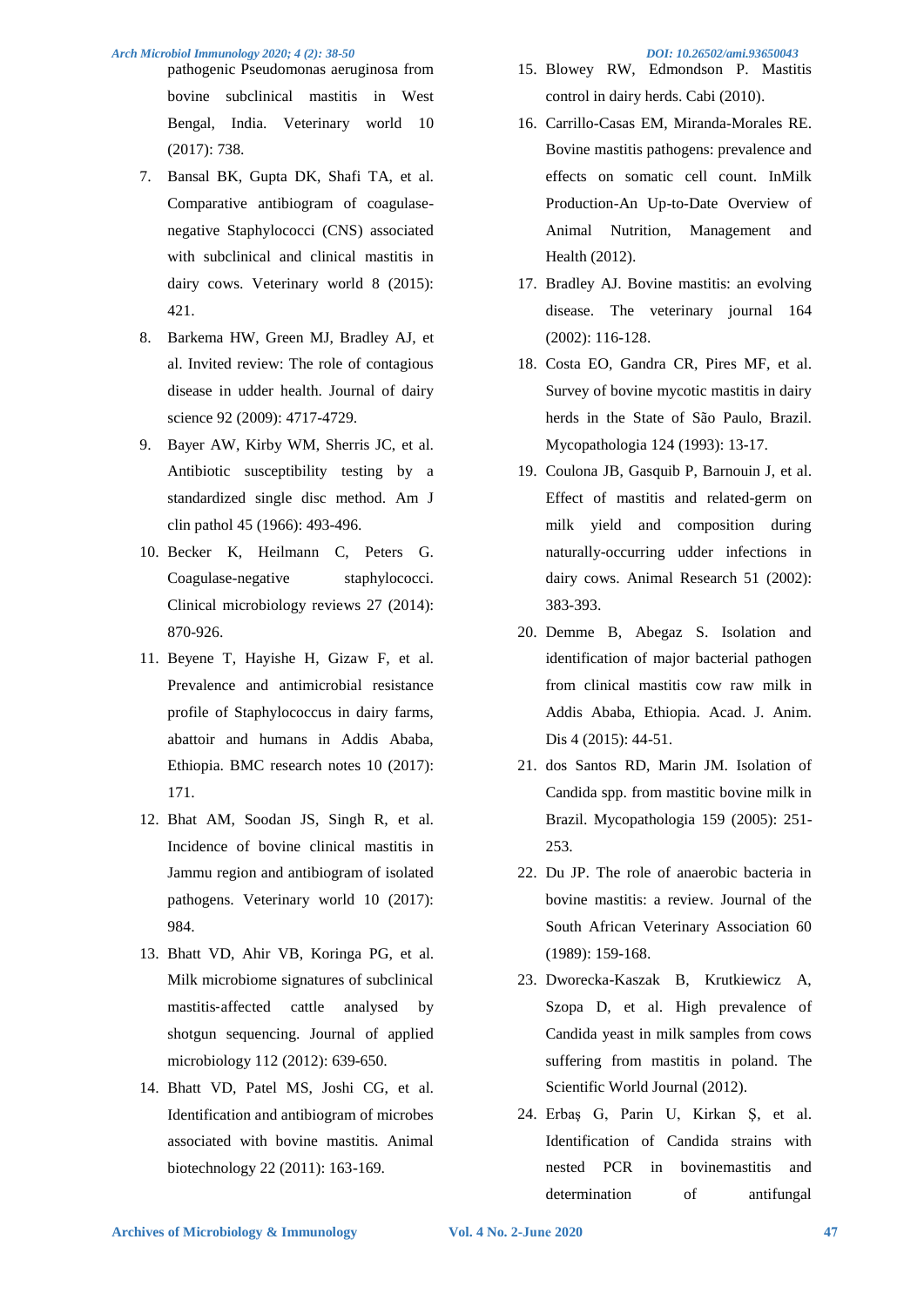susceptibilities. Turkish Journal of Veterinary and Animal Sciences 41 (2017): 757-763.

- 25. Gelasakis AI, Mavrogianni VS, Petridis IG, et al. Mastitis in sheep–The last 10 years and the future of research. Veterinary Microbiology 181 (2015): 136- 146.
- 26. Gentilini E, Denamiel G, Betancor A, et al. Antimicrobial susceptibility of coagulase-negative staphylococci isolated from bovine mastitis in Argentina. Journal of Dairy Science 85 (2002): 1913-1917.
- 27. Harby HA. Jakeen El Jakee and Refai, M.(1991):" The etiology and diagnosis of mastitis in Oman.". J. Egypt. Vet. Med. Asso 51: 783-95.
- 28. Ikiz S, BAŞARAN B, BİNGÖL EB, et al. Presence and antibiotic susceptibility patterns of contagious mastitis agents (Staphylococcus aureus and Streptococcus agalactiae) isolated from milks of dairy cows with subclinical mastitis. Turkish Journal of Veterinary and Animal Sciences 37 (2013): 569-574.
- 29. Kahir MA, Islam MM, Rahman AK, et al. Prevalence and risk factors of subclinical bovine mastitis in some dairy farms of Sylhet district of Bangladesh. Korean journal of veterinary Service 31 (2008): 497-504.
- 30. Kalińska A, Gołębiewski M, Wójcik A. Mastitis pathogens in dairy cattle–a review. World Scientific News 89 (2017): 22-31.
- 31. Kivaria FM. Epidemiological studies on bovine mastitis in smallholder dairy herds in the Dar es Salaam region, Tanzania (Doctoral dissertation, Utrecht University).
- 32. Kivaria FM, Noordhuizen JP. A retrospective study of the aetiology and temporal distribution of bovine clinical

mastitis in smallholder dairy herds in the Dar es Salaam region of Tanzania. The

33. Krukowski H, Tietze M, Majewski T, et al. Survey of yeast mastitis in dairy herds of small-type farms in the Lublin region, Poland. Mycopathologia 150 (2001): 5-7.

Veterinary Journal 173 (2007): 617-622.

- 34. Kuehn JS, Gorden PJ, Munro D, et al. Bacterial community profiling of milk samples as a means to understand culturenegative bovine clinical mastitis. PloS one 8 (2013).
- 35. Kumar NV, Karthik A, Babu GS, et al. Prevalence of Fungal Species in the Antibiotic Resistant Bovine Mastitis in Chittoor, Andhra Pradesh. Indian Vet. J 93 (2016): 16-18.
- 36. Kumar R, Yadav BR, Singh RS. Genetic determinants of antibiotic resistance in Staphylococcus aureus isolates from milk of mastitic crossbred cattle. Current microbiology 60 (2010): 379-386.
- 37. Lagneau PE, Lebtahi K, Swinne D. Isolation of yeasts from bovine milk in Belgium. Mycopathologia 135 (1996): 99- 102.
- 38. León-Galván M, Barboza-Corona JE, Lechuga-Arana AA, et al. Molecular detection and sensitivity to antibiotics and bacteriocins of pathogens isolated from bovine mastitis in family dairy herds of central Mexico. BioMed research international (2015).
- 39. Li G, Zhang T, Yang L, et al. Complete genome sequence of Achromobacter insolitus type strain LMG 6003T, a pathogen isolated from leg wound. Pathogens and disease 75 (2017).
- 40. Mahami T, Odonkor S, Yaro M, et al. Prevalence of antibiotic resistant bacteria in milk sold in Accra. Int. Res. J. Microbiol 2 (2011): 126-132.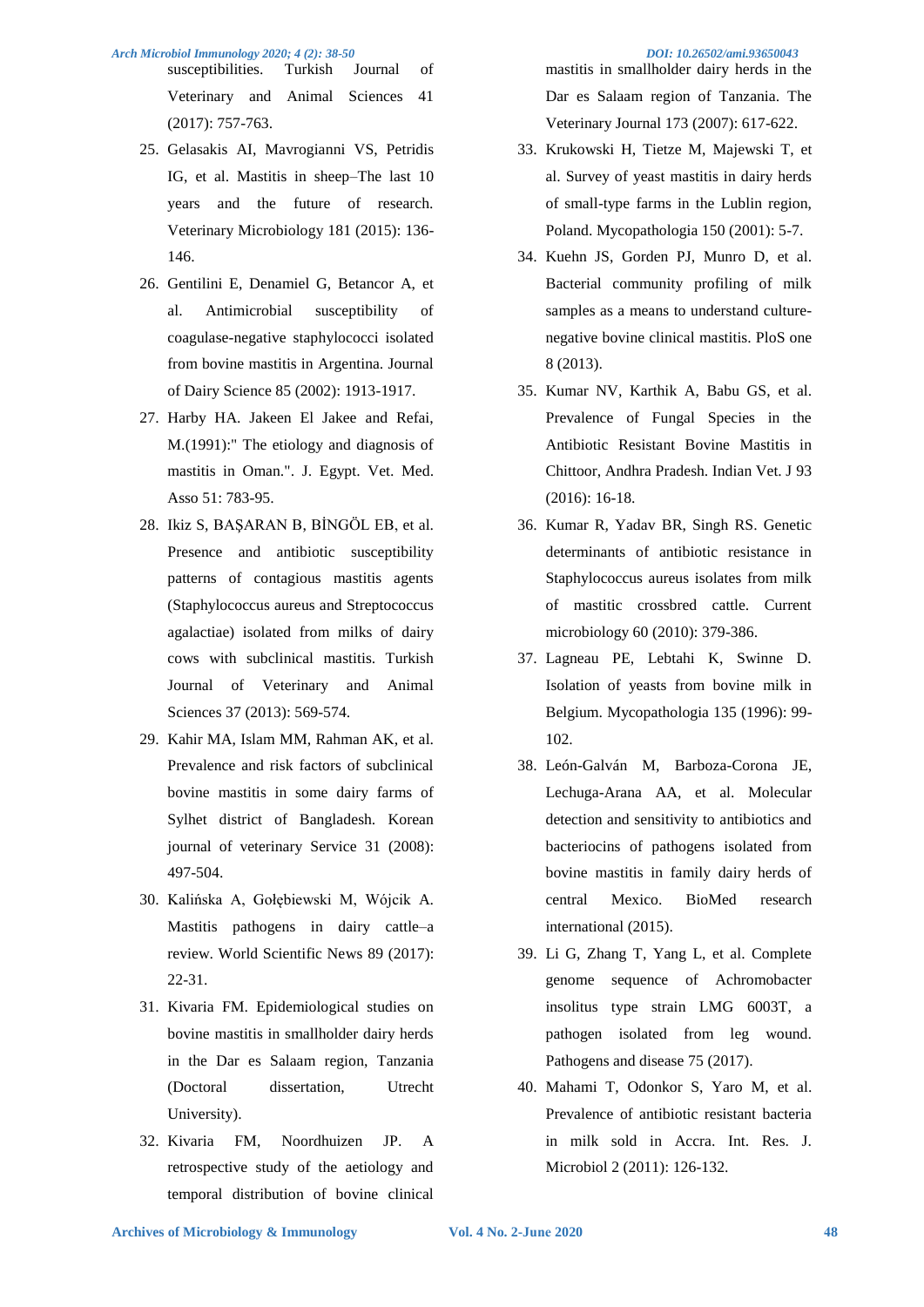- 41. Makovec JA, Ruegg PL. Results of milk samples submitted for microbiological examination in Wisconsin from 1994 to 2001. Journal of dairy science 86 (2003): 3466-3472.
- 42. Manie T, BRÖZEL VS, Veith WJ, et al. Antimicrobial resistance of bacterial flora associated with bovine products in South Africa. Journal of food protection 62 (1999): 615-618.
- 43. Miller CS, Handley KM, Wrighton KC, et al. Short-read assembly of full-length 16S amplicons reveals bacterial diversity in subsurface sediments. PloS one 8 (2013).
- 44. Munoz MA, Welcome FL, Schukken YH, et al. Molecular epidemiology of two Klebsiella pneumoniae mastitis outbreaks on a dairy farm in New York State. Journal of clinical microbiology 45 (2007): 3964-3971.
- 45. Nam HM, Lim SK, Kang HM, et al. Prevalence and antimicrobial susceptibility of gram-negative bacteria isolated from bovine mastitis between 2003 and 2008 in Korea. Journal of dairy science 92 (2009): 2020-2026.
- 46. Olivares-Pérez J, Kholif AE, Rojas-Hernández S, et al. Prevalence of bovine subclinical mastitis, its etiology and diagnosis of antibiotic resistance of dairy farms in four municipalities of a tropical region of Mexico. Tropical animal health and production 47 (2015): 1497-1504.
- 47. Pachauri S, Varshney P, Dash SK, et al. Involvement of fungal species in bovine mastitis in and around Mathura, India. Vet World 6 (2013): 393-395.
- 48. Pitkälä A, Haveri M, Pyörälä S, et al. Bovine mastitis in Finland 2001 prevalence, distribution of bacteria, and antimicrobial resistance. Journal of dairy science 87 (2004): 2433-2441.
- 49. Pyörälä S, Taponen S. Coagulase-negative staphylococci—Emerging mastitis pathogens. Veterinary microbiology 134 (2009): 3-8.
- 50. Quinn PJ. Clinical veterinary microbiology (1994).
- 51. Ranjan R, Swarup D, Patra RC, et al. Bovine protothecal mastitis: a review. Perspectives in Agriculture, Veterinary Sciences, Nutrition and Natural Resources 1 (2006): 1-7.
- 52. Rofaida ME. Isolation and identification of the bacteria associated with bovine mastitis and detection of their specific antibodies in milk and sera (Doctoral dissertation, MSc thesis, Dep. of Micro., Fac. of Vet. Med., UofK, Sudan).
- 53. Sadashiv SO, Kaliwal BB. Isolation, characterization and antibiotic resistance of Bacillus sps. from bovine mastitis in the region of north Karnataka, India. Int. J. Curr. Microbiol. App. Sci 3 (2014): 360- 373.
- 54. Salih RR. BOVINE MASTITIS CAUSED BY Bacillus spp. IN KHARTOUM STATE, SUDAN. Journal of Veterinary Medicine and Animal Production 2 (2013).
- 55. Sharif AA, Umer MU, Muhammad GH. Mastitis control in dairy production. J. Agric. Soc. Sci 5 (2009): 102-105.
- 56. Sharma N, Maiti SK, Sharma KK. Prevalence, etiology and antibiogram of microorganisms associated with Subclinical mastitis in buffaloes in Durg, Chhattisgarh State (India). International Journal of Dairy Science 2 (2007): 145- 151.
- 57. Sharma N, Singh NK, Bhadwal MS. Relationship of somatic cell count and mastitis: An overview. Asian-Australasian Journal of Animal Sciences 24 (2011): 429-438.